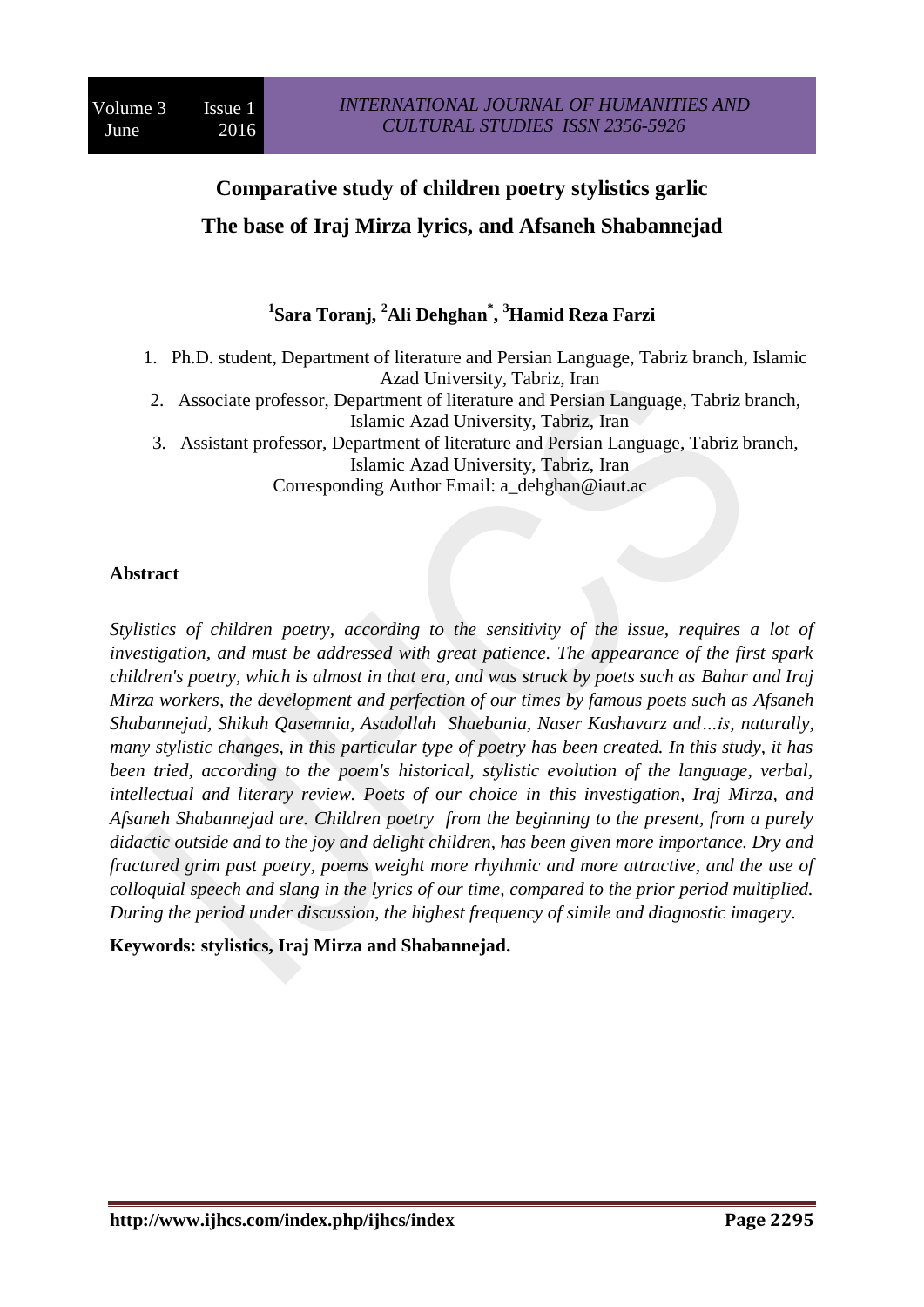## **Introduction**

To quote Shamisa, inclusive definition for the style is difficult, but can be split from a different perspective, such as the names of the holder's personal style, comprehension, theme and style of the most important division, according to the period. (see to Shamisa, 2001: 13 and 12) which are classified according to Shamisa, children's poetry to new styles from the second half of the fourteenth century onwards. Poetry for children and capitalize on it, fundamental education and the formation of the personality of a people-to be considered. In fact, the usefulness of each investigation, the special literature, will create a healthy and happy society. To better do this, knowing the beginning and the end and the changes that, in the meantime on fundamental factors and components of children's poetry, is done, seems essential. Most of the time difference due to changes caused by social conditions. That examine the history of poetry with children, can be changed in the time of the ruling, also followed. Understanding the differences between languages, music, templates, fantasy database of mind and in a word, different styles can be used in children's literature, is very useful for researchers in this field. As a result, works better, more comprehensive and happier for children will be created.

As told to us in this study four aspects of stylistics, which includes the language, verbal, intellectual and literary, in the poet's works, including Iraj Mirza, and Afsaneh Shabannejad are examined and Finally, a comparison between the two poets' poetry style, do. To realize the differences, similarities, their weaknesses and strengths, let's examine the history and style of poetry. The criteria for selection of these two poets were discussed, based on historical precedence and influence more of each, in its own time. Constitutional period, Iraj Mirza was chosen as one of the most famous poets of his time, and prolific poet had had a child. His childish poems against Malekoshoaray Bahar and Parvin's Etesami poetry, too, have a higher number and greater diversity. He is the first person that has written poetry for children. A course higher we go, the Renaissance and the years after the Constitution comes, this time those like Jabbar Baghtcheban, and Yamini Sharif highest activity in the field of children in poetry. After them, Mahmoud Kianoosh and Parvin Dolatabadi, the specialist for children's poetry, and in this regard were the style. If the course of the second Pahlavi period, a higher degree when we go, baby poems famous poet, and poetry of the past become dry and uniform, full of laughter and humor in his work, no less than Manoochehr Ehterami. In fact, he is a bridge between the world of the past, and today's world children's poetry. Hasani poems which he is so famous, that they have heard few people. After regard to contemporary poets of our time is reached. Poets such as Shabani, Qasemnia, Keshavarz, Shabannejad and, among these poets Afsaneh Shabannejad is selected. He is one of the most prolific poets of this era, and his works are notable critics and children. In addition, we wanted a comparison between a man and a woman, to be done in the meantime. In fact, Iraj Mirza, the first child and Shabannejad poetry, the poet of perfection. After the investigation, to compare the first and last well, today. However, due to the increase in volume and lack of opportunity for us, the beginning and end of the two poets have used in this investigation, and otherwise original article Comparison of four poets.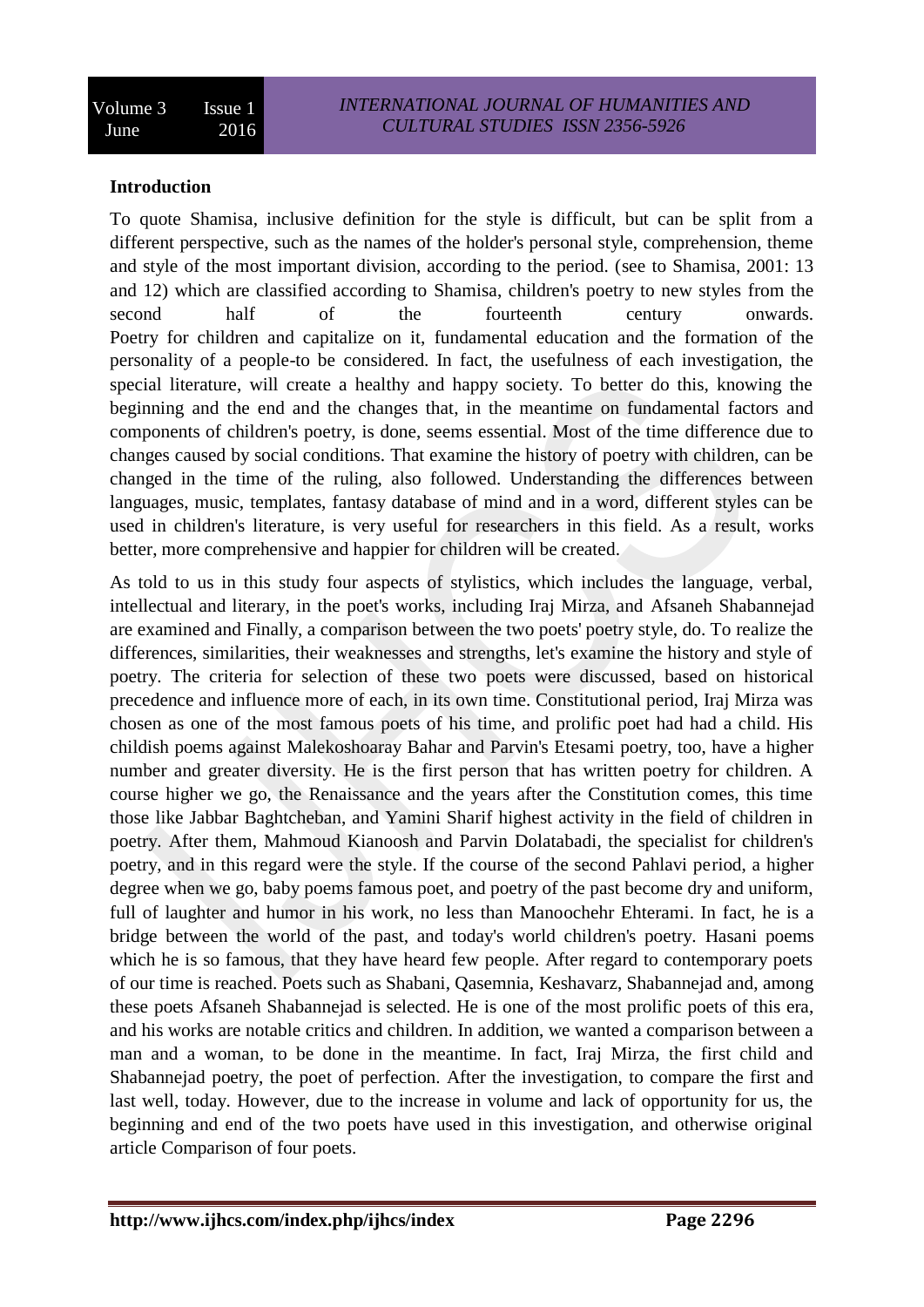#### **Discussion**

## 1. Iraj Mirza:

"Iraj Mirza should be, one of the architects of modern literature for children Iran. Conscious because poetry is written for children. Like the other initiators of the way in the creation of other works, dedicated to children's literature. He's events constitutional revolution, with new thinking in the realm of education was introduced flows, and decided to children, poems, and in this way to pay for their education. "(Mohammadi and Qayini, 2003)

The study was conducted on Iraj poems, reached the conclusion that about twenty-two poems, his poetry can be placed in the range of poems for children. Which included advice and instructive, patriotic poems, prayer letters, poems, allegories, poetry, fiction, Letter mother, expression and the right to respect for his master, the benefits are irony-critical study and poems.

## 1.1 language level

"Children and teenagers are all poets outer lyrics such as rhythm, rhyme and rhythmic poetry row for particular attention, and often the weights are light and short." (Motamedi, 2000)

#### 1-1-1 phonetic level

1-1-1-1- external music: classical prosody poems Iraj Mirza, as follows: Maful Mafaelan Faulan, Bahr Hazaj Mosades Akhrab, Maqbuz Mahzuf, Faelaton Mafaelan Fae lan, Bahr Khafif Mosades, Matva Aslam, Mafailan Mafailan Faulan, Bahr Hazaj Mosades Mahzuf, Faulan Faulan Faulan Faul, Bahr Motaqareb Mosaman Maqsur, weight Faelaton Mafaelan Fae lan, Bahr Khafif Mosadas Matva Aslam, Faelaton Faalaton Faelan, Bahr Raml Mosades Makhbun Mahzuf, weight Faelaton Mafaelan Fae Lan, Bahr Khafif Mosadas Matva Aslam, Mafailan Mafailan Faulan , Bahr Hazaj Mosades Mahzuf, Moftaelan Faelat Moftaelan Fae, Bahr Monsareh Mosaman Matva Manhur, Faelaton Faalaton Fae Lan, Bahr Raml Mosades Makhbun Aslam, Faelaton Faalaton Faelan, Bahr Raml Mosades Makhbun Mahzuf, Mafailan Mafailan Faulan, Bahr Hazaj Mosades Mahzuf, Faelaton Faalaton Faalaton Faelan, Bahr Raml Mosaman Makhbun Mahzuf, Mafailan Mafailan Faulan, Bahr Hazaj Mosades Mahzuf, Faelaton Faalaton Fae Lan, Bahr Raml Mosades Makhbun Aslam. As can be see, in the form of poems Iraj weight, Hazj, Raml, convergent, and Monsareh are mild. The geomancy and Hajz, the most widely used weight component, the children lyrics are.

## 1-1-1-2- Lateral music (Row and rhymes)

Most poems Iraj, while the old format, the rhyme of their musical. His rhythmic poetry, and children's proper nature has created. Of course, like Alimardan Khan poems, rhymes and poems are melodious than the rest. "Abasgholi Khan had a boy / boy rude and Art". More Rhymes lyrics Iraj, the type of ending. "The wealth of the world, old and new / I'm a boy named Khosrow", "We are the children of Our schools / All of dirt Iranians living in Iran", "intelligent and cultured child / with fortune , always to war " Iraj music to complete the poem, the row has used on many occasions: "Son of a moment you hear / listen to the story of two mice got / the old one, and was wise / other children and the ignorant" (ibid: 238), "see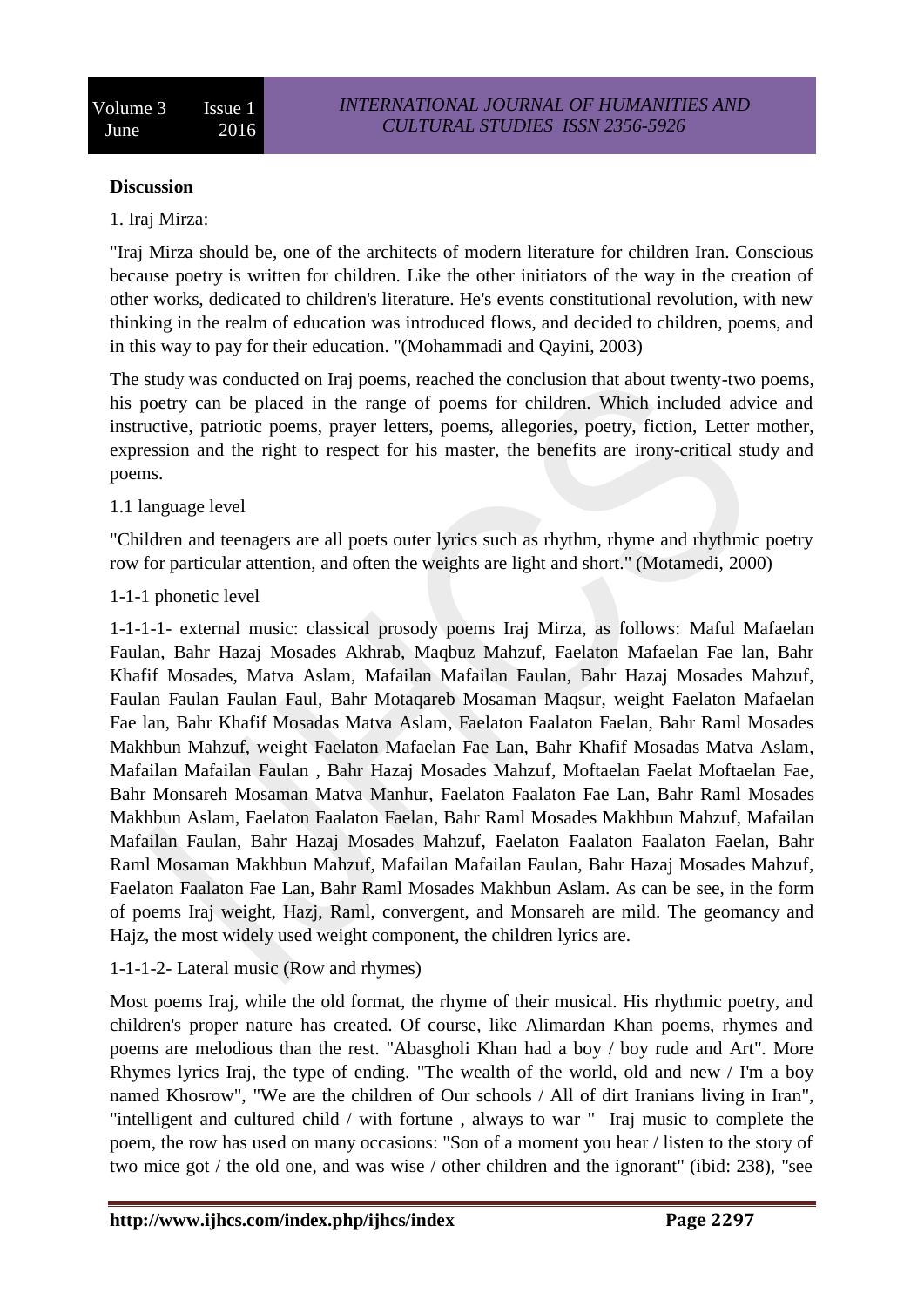the cat, the science is tail / ears are sharp, and the back is bent" (Iraj Mirza, Haeri, 1987), "the first year of Nowrooz and / pleasure and joy of the children's day" (Iraj Mirza, Haeri, 1987)

1-1-1-3- inner music: with the help of puns and frequent repetitions, a new type of music in poetry is created, which is needed for children's poetry. Children who have repeated a poem and are a pun, because the ripple-like songs.

# 1-1-1-3-1- repeat:

1-1-1-3-1-1- additions Follow up: a combination of "Every dawn, the mouth, the lips Search / because the caterpillars, flowers gone down", "but not as dark and wall / the same dark black disc ", " O dear beloved son / father advice Hear from some "(Iraj Mirza, Haeri, 1987)

1-1-1-3-1-2- phonotactics: Confirm the letter "R" in bits "not satisfied with her father, not the mother / teacher, not God, not lackeys", repeating "R "the" more popular account of life now, which is / lives more popular, the poor mother ", repeating the" SH "in" after my existence, of his life / I was up, he loved I ", repeated" n "in" the primary woods sleeping / mouse that disturbed his sleep ", the repetition of" g "in" two thieves stole gold "(Iraj Mirza, Haeri, 1987)

1-1-1-3-1-3- searched repeat: repeat the word "son", in "Abasgholi Khan had a boy / boy rude without art", repeating "school", in "Thus Spoke student school / school what it is dark, O God " repeats" no ", in that" no one knows / not one of he, not she afraid of him ", repeating" remember ", the" wind remember that reminds me learn / man eats bread, the state's ", repeated cease-in" is a young man's cease and deceitful, enough is enough "((Iraj Mirza, Haeri, 1987).

# 1-1-1-3-2- Pun:

1-1-1-3-2-1- Pun line: The words in the book, one, and in punctuation and spelling are different. "The vileness" and "Search" on the bit "behind the carriage People Search / Heart carriage was tired dwelling" (Iraj Mirza, Haeri, 1987).

1-1-1-3-2-2- Waste pun: a homogeneous words, other than a Walk or Walk that, at the beginning or the middle or is added at the end. Such as "low" and "belly", in this verse: "Whatever you have, the less is said / she wondered, what that stomach", between "nice" and "Sheng", the "Hi Said a beautiful raven / that first of all I think waggish ", between" time "and" all "in" all together, our brother country / kind of such a body or My life "(Iraj Mirza, Haeri, 1987)

1-1-1-3-2-3- incomplete pun where only initials, loosely knit together as "paranoid" and "tilt", in this verse: "Whatever is said God was angry / His mouth, where he was to God " or" early "and" the "," wherever the sparrow nest / baby sparrow in early approach ", the" enthusiasm "and" collar ", in" in his hands around his neck, like a collar / head and kiss his hands with joy ", between" home "and" nest ", in" both in the corner of the roof of a house / kennel were out for themselves "(Iraj Mirza, Haeri, 1987).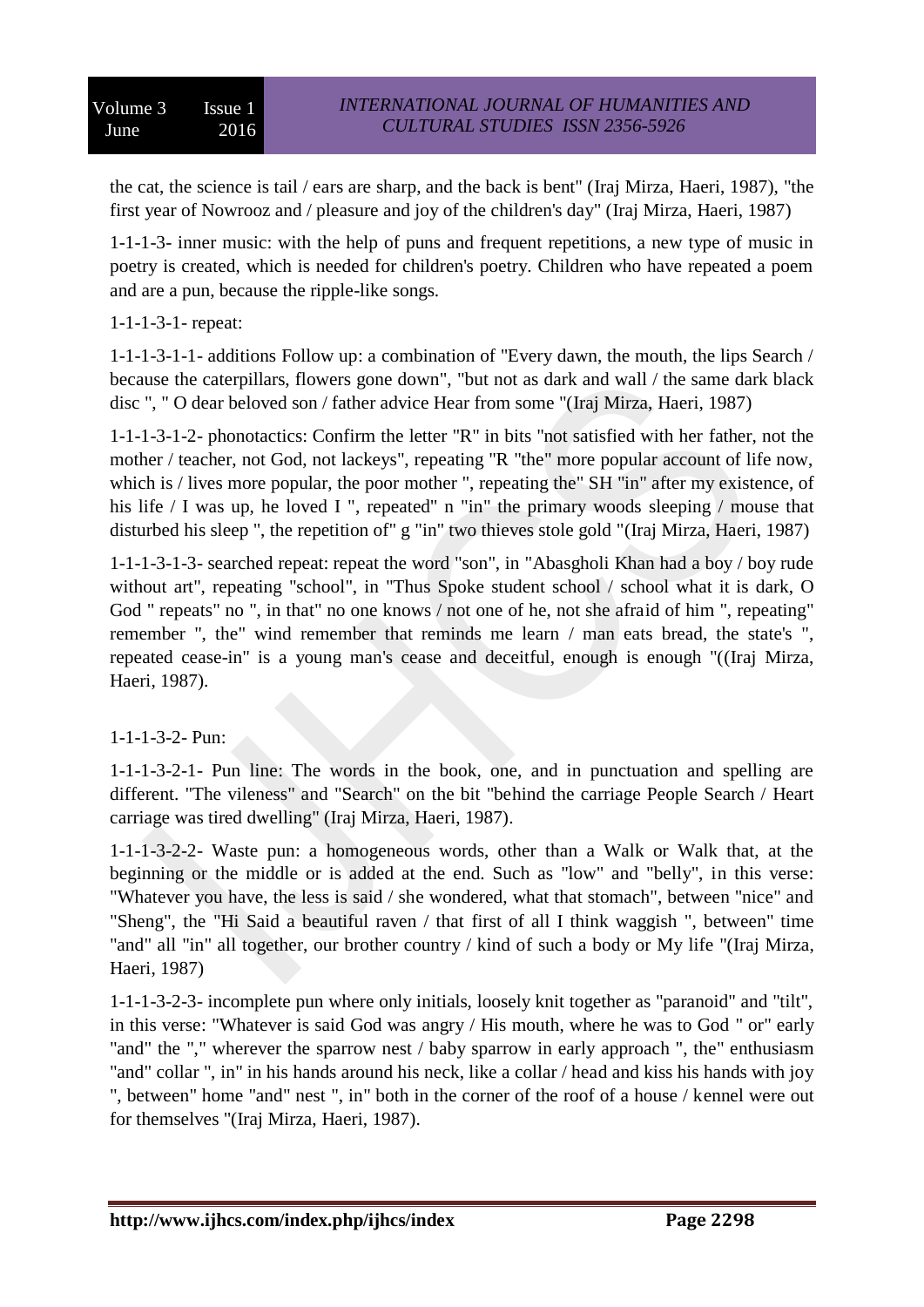1-1-1-3-2-2- Pun Tom: The same word with different meanings: "They were warm Chu, Skirmish/ thief ran and won their third gold" (Iraj Mirza, Haeri, 1987) 1.2 lexical level:

1.2.1 Use plain and clear language:

"The benefits of Iraj poetry, lyrics Ease and abstainer and his sweet advice. Iraj poetry, simple and far from simple, and expressing feelings and understanding, and revealed the reality of the poet. He called the people talking, and never without purpose poetizer and rhyme of it. "(Arianpoor, 1996) to the extent that simplicity in language and literature Iraj Mirza, many of Pundits, he invented Posted newspaper know. In the poet's poems written for children, Iraj, The simple art of his writing takes place.. A poem like Alimardan Khan, even though the child's first poems, written in that era, very simple and fluent written. Verses are short and rhythmic, and rhythm and created a song that, for children interesting.

Failure 1-2-2- Language: words such as "bold", "the avarice", "Allah", "servant", "stubborn" and "carriage", the lyrics Alimardan Khan (Arianpoor, 1996) words "Ashraf" and "Anjab", in "Ashraf and Anjab all nations / are an old relic", "army, vanguard and prey", the "king of the army to go hunting location / set of two fox , to the hunting "(ibid: 190), word of praise, the" smell of fox baiting heard / came to the fore and praise he chose "," head alive and agile ", the" one bear was in forest / wild and scary and robust / two master hunter nimble and clever / one called Alfred and Agos "," words are "in" one letter and two letters on my tongue / body language and learn to say ", "wrinkles and forehead", the "wherever the remote see me / wrinkled face, and forehead wrinkles filling," caring and happy ", in that" no one knows / not one from him, nor he who fears " words that are old, maybe younger children today have to deal with them. Of course, for the period poetry, words are not old (Arianpoor, 1996).

1-2-2-1- using slang words: I. In none of poetry, the spoken words are not used. The use of these words in poetry at the time, still is not common words, formal and complete. Only one word, "small adult" forehead in this verse can be counted among the slang words "Chick said, my timid / Thinking him, the cat is a little insect" (Arianpoor, 1996)

1-2-3- sequence of characters in the line "was enough that the boy, stubborn and evil" The word "stunning" and "bad", in a sense been used, and for greater emphasis and rhythmic children's poetry, are appropriate. "Art" and "grace", the "Son Write homework, lessons, read / so artists and grace to it", "but not as dark and wall / the dark black disc", "intelligent" and "educated", the "kid with intelligence and culture / was your fortune always to war" (Arianpoor, 1996).

1-2-2- Name, voice and the sounds of nature, in this poem does not exist.

1.3 Intellectual level:

Poetry in this era is quite the educational and instructive. Looking at the whole poem by Iraj Mirza, Bahar and Parvin that, almost at the same time, have to compose for children, can be easily realized. Poet during this period, will only teach the child good and bad. Encourage your child doing good things, such as respect for parents, and learning that he was clean, and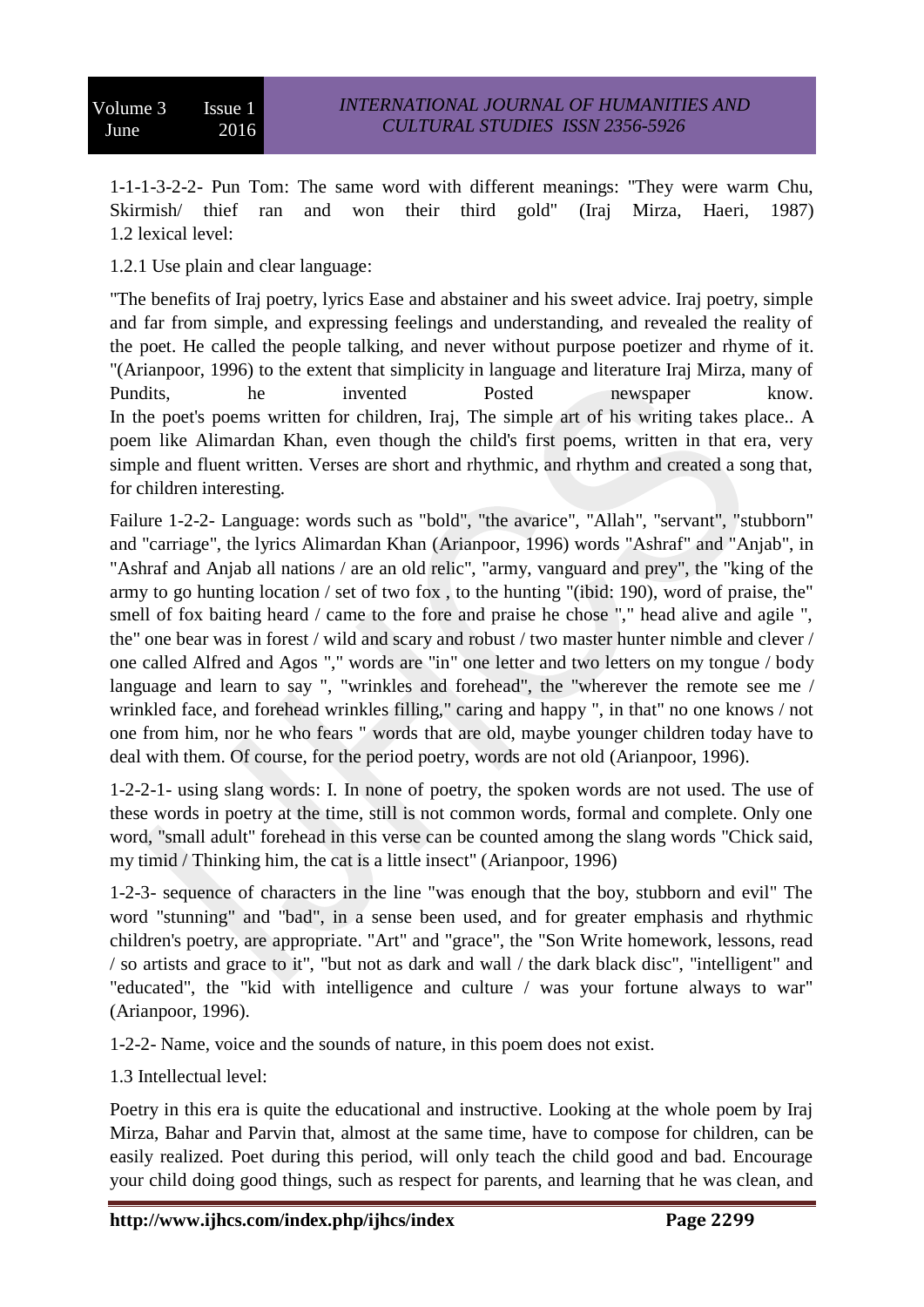the bad things because of disorder, hypersomnia, laziness, etc. is prohibited. Iraj his long poem written for his son, Khosrow, that almost all its lines of educational issues for children. Alimardan Khan's poetry, children will listen to adults talk. Are regular, studious and do not overeat. Otherwise, no one does not love, but the age of the children present, direct and advice and intimidation are dry, but with new psychological methods, encouraging them to good things, and bad things are open. Another point that is evident in the poems I was the eyecontact, put the child with the word "Son" and the girls, even the name, it is still no place in the poetry of childhood. Children's poetry theme of his poems, most of these issues are discussed: advice, love of country, creating new social relations, learning, coming under foreign domination, people do not oppressive, unjust and fight against authoritarianism. These concepts (of the state), it is not applicable in the present day, and not much can be reminded of school children today with problems, and fear of being eaten by a cat carrier and deceived wicked. Today, children, for anything that requires rigorous analysis and documentation. Of course, that each time has its own appropriate circumstances, it is clear. In that era, everything our time was different. Songs and sounds, old and young, everyone wants a new freedom in the country.

# **1-2 Literature level:**

1.2.1 Imagery: "In most definitions of poetry, the most important factor shaping the imagination of poetry, or join language literature have known." (Salajegheh, 2006) However, in that era, the quote doctor Shafiee Kadkani, element trimmed imagination much more than language. "Constitutional lyrics are poetic imagination very weak, but in terms of language, steps forward, because the intended audience for poetry is expanding, so tries, the language of all people." (Shafiee Kadkani, 2001)

1-2-1-1- metaphor: metaphor in poetry I. Some examples are: Alimardan Khan, along with Joe to "cream-deep mud", is described. In this metaphor, simile and vehicle are both tangible, and all like that's rocking in the mud. "Every dawn mouth, the lips Let / be such as caterpillars, flowers gone down" (Haeri, 1987) described the child as "flower bud", in "the smile on my lips / The blooming flower bud taught" (Haeri, 1987), open likened to "judicial decision" and "peak power", the "sharp air is below and / such a judicial ruling, and the peak so" (Haeri, 1987).

1-2-1-2- Diagnosis: for example, language poet Fox says: "Hail, crow Said beautiful / that first of all I consider playful and happy", the language of birds, "said the bird chick alert / Do not go out of my side-to-side "(Haeri, 1987).

1-2-2- Spiritual imagery:

1-2-2-1- Symmetry: such as "parents" in this verse: "Neither father nor mother convinced him / teacher, not God, not lackeys", between "amnesty error ", the" Second forgiveness of error is good / great pass from desirable "(ibid: 152), between" man and wife ", the" two foxes, one female, one male / partner and wife while they were together "(ibid: 190), the "tea and syrup", the "all-day wear new garments / tea and juice to drink gaiety" (Haeri, 1987)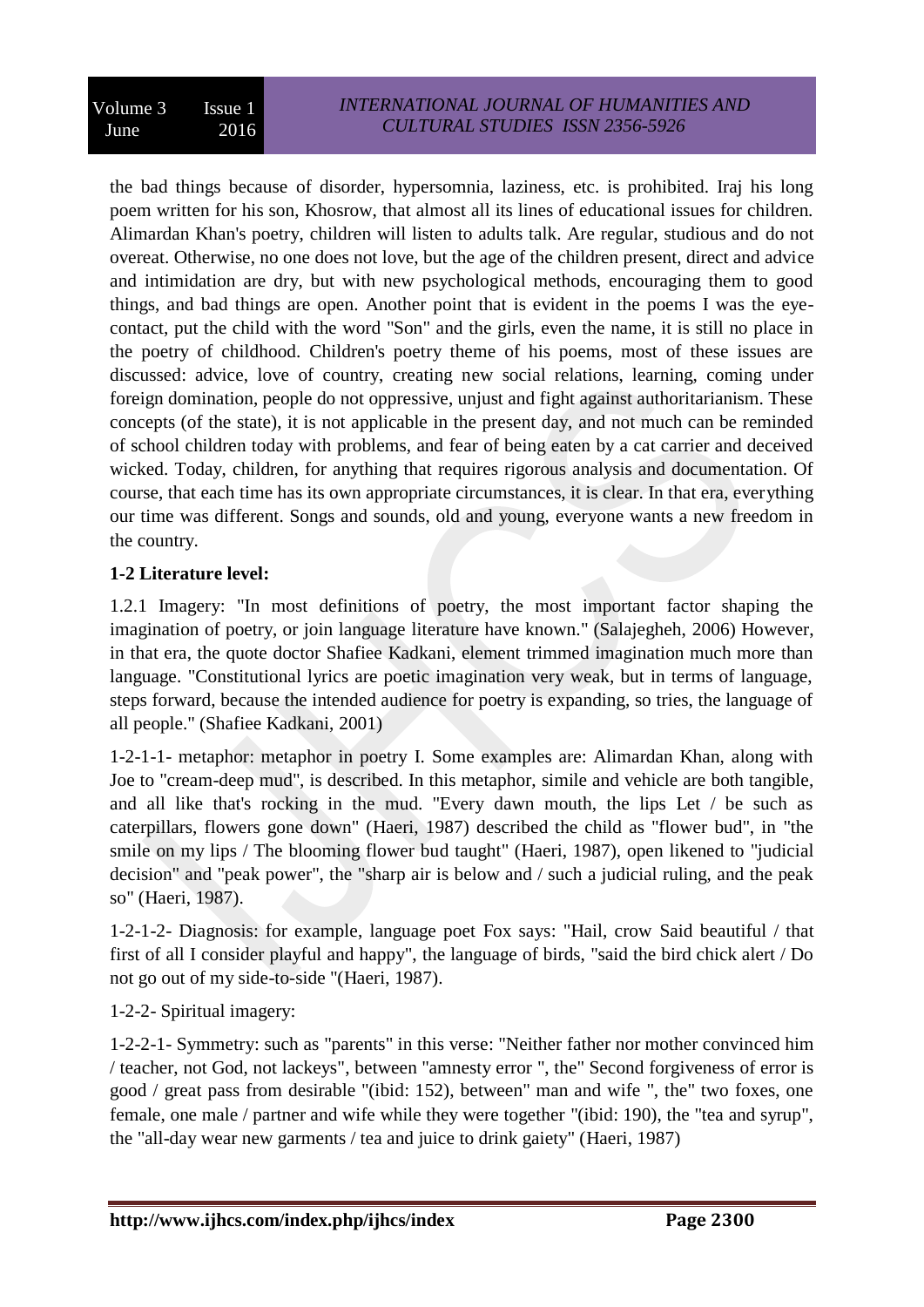1-2-2-2- Fit: one of the best ways to teach words, especially the children get the word along, with the equivalent. The bits are "rude" and artless ", and" stubborn and evil ", both mean the same thing, and has been burst," said Abbas Qoli Khan, son / son rude and art ', and "stop staring and boy was it bad / came all hated him" (ibid: 63), the "humiliated", the "Searched the pre-creation, humiliated / of those who love beard, nor mustache ... ", the" opinionated and stubborn ", as in" I assume you have a clever child / children with intelligence, not her, not arbitrary "( Haeri, 1987)

1-2-2-3- Conflict between the "wise and foolish", the "old one, and was wise / Else one was a child, and was ignorant" (ibid: 238), the "impostor and truth", and "full and empty", the "cat in the neighborhood / from the impostor, was empty of truth" (Haeri, 1987)

1.5 Poems Format: More poems for children Iraj, are in the form of Masnavi. Then a few pieces and sonnets, poems can be seen in between. However, at present, no one in the form of a poem Masnavi, not the child sings, or if Masnavi said, the theme of the poem, fundamental changes that altogether serve the child's expression of emotion. Iraj Mirza, has extensive expertise in composing Masnavi, with Couplets long and beauty, its poetry.

# **2. Afsaneh Shabannejad:**

Shabannejad, in 1963 in Shahdad, Kerman was born functions. Since 1981, its activities in the field of children's literature, and with one of the issues of Educational Region 2 Tehran began. He is the editor of the program while the children, and the children of the revolution was on the radio. Editor of magazines grew, novice and student growth, and membership in the Council of the universe poetry children, the responsibility was his. He is one of the poets, Mahmoud K, an article in the periodical territory, Number 7, as the poet's children, in the years following the revolution's name.

The poets have about 120 titles in poetry and stories have been published. His work has won numerous awards. Afsaneh Shabannejad, 2006 First Prize for poetry for children, the festival has received.

# **2.1 Language level:**

# **2-1-1- Phonetic level:**

Music in poetry for children, a matter of principle, and a poem that is written for children, meaning there is no music, and no child will not be considered.

# **2-1-1-1- External music:**

"Melodize's most poetic rhythms of the Bahr Raml, Rajz and Hajz and their Zahaf are." (Ali Pour and Khansar, 2000: 79)

Yeah, I found and Re-found book in weight "Mafaelan Faulan / Mafaelan Faulan" Bahr " Hajz Morabae Maqbuz, eliminated redundant". The crow was not in his blood, "Mafaelan Mafaelan" Bahr Rajaz Morabae Makhbun, "cloud came and the winds come," weight Moftaelan Faelan, Bahr " Monsareh Morabae Matva Marfue", "Daddy and rain", (poems for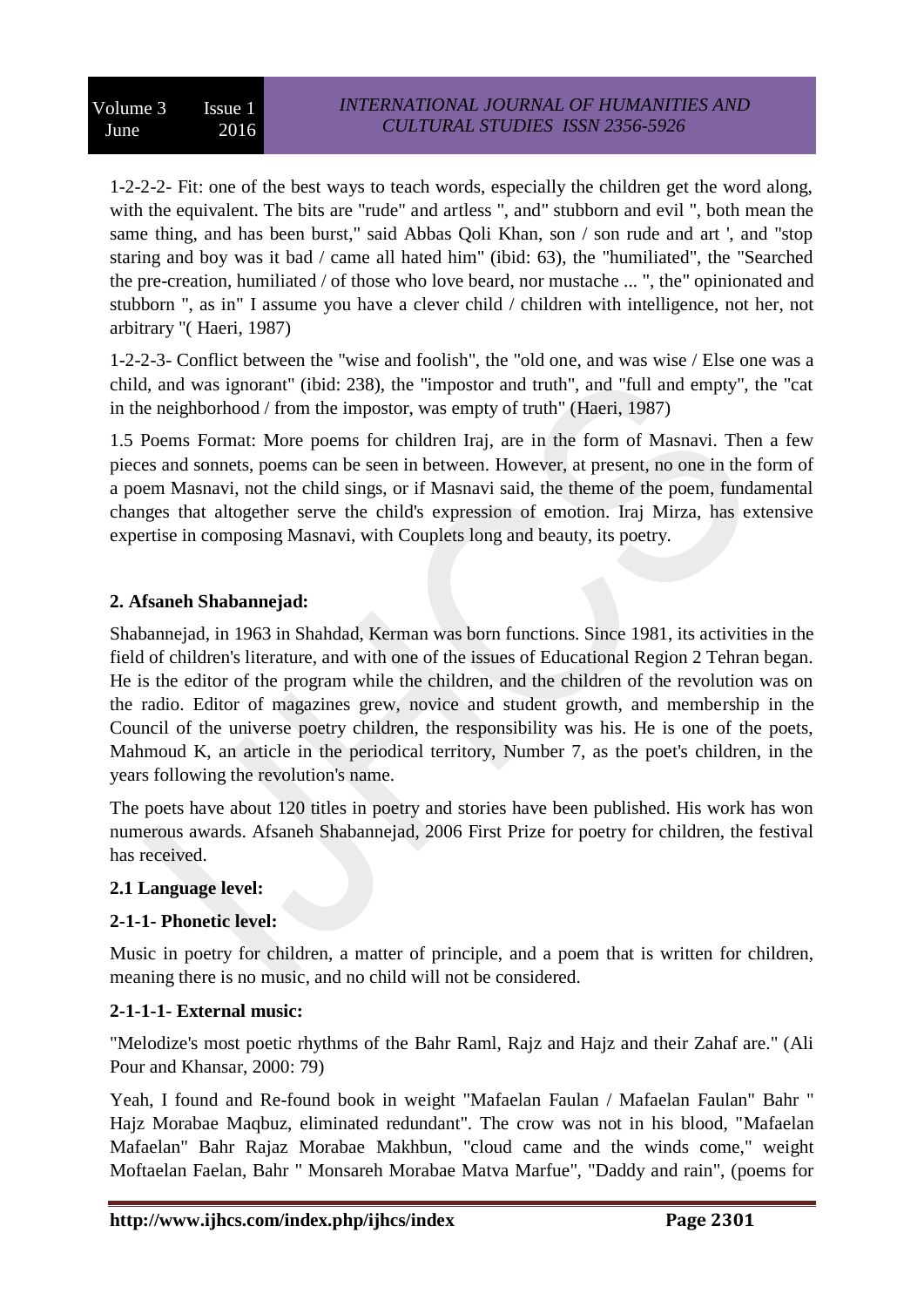the wedding, a small shoulder, sir crow , bud my shirt, and photo two pigeons, the weight of the "Maful Faelaton", and in the Bahr "Mozaree Morabae Akhrb Salem, presentations and multiply"), (Dad and rain, our dogs and new shoes, at Bahr, "Faelaton Faelan" , and the Bahr "Madid Morabae Mashtur"). "The crow Where is the tree?" Also, the weight "Motafaelan Motafaelan", and the Bahr "square full healthy" is written. Weight and Bahr handled, the majority of the poems of weights happy, and vibrant, and the children's interest. Another important point that should not be overlooked is coordination between weight and content that, in poems Shabannejad is well respected. Both the concept and the weight are together.

# **2-1-1-2- Lateral music (Row and rhymes):**

"The purpose of the music, the factors that, in the musical and poetic effect, but its emergence around verses or lines are not visible. In contrast, the inner music, manifested in the House, and the same line is evenly everywhere equally present. Side effects music very much and most obvious example is the rhymes. "(Shafiee Kadkani, 2001)

Shabannejad, the use of new Rhymes certain courage that one of the turning points of the poet's work. "Due to rhyme in poetry Shabannejad, most natural form and Non-artificial, and not rhyme for the sake of poetry. In MODERN poems, rhymes present a clear and effective. "(Salarvand and Kashefi khansari, 2000)

"Yeah Found and again Found / among flowers Found / yellow jacket Smarty /, shouted and said not forward / garden flower mine / Bee sting you cut " (Shabannejad, 2008: 5), "for Santa closed / crow sitting, / which what crow? "(Shabannejad, 2010)," again resorted to what, / the bag chickpea, / when he saw, / early tail cut off " (Shabannejad, 2010)

Row: row together, help to rhyme about the richness of music is poetry, Shabannejad seen in the works. Such as "crow Ouch!, I ran to the top / ran my hands "(Shabannejad, 2008)," when he came, / immediately called me, / it beautiful shoes, / with my laugh, "he said (Shabannejad, 2007), "chickens are intercepted sleep, sleep, OK? / Maybe you sleep, wheat and put water" (Shabannejad, 2010)

# **2-1-1-3- Inner music:**

Inner music, in the form of repetition is shown, although repeating itself in different ways, manifested in poetry.

# **2-1-1-3-1- Repeat:**

2-1-1-3-1-1- additions Follow up "yellow jacket Smarty, / has come forward and said,", "a clear blue sky it", "our clothes-line"," My gentle mother " (Shabannejad, 2007)

# **2-1-1-3-1-2- Phonotactics:**

Phonotactics or song letters, one of the most important causes of inner music, in poetry for children is to assist Get louder meaning of the poem. Such as "yellow jacket Smarty, / has come forward and said," (Shabannejad, 2008) that replicates the letter "Z", in addition to creating songs, buzzing bees, in his mind. Repeated "SH" in "I sit and I just looked at him, / I look at her, her earrings" (Shabannejad, 2014).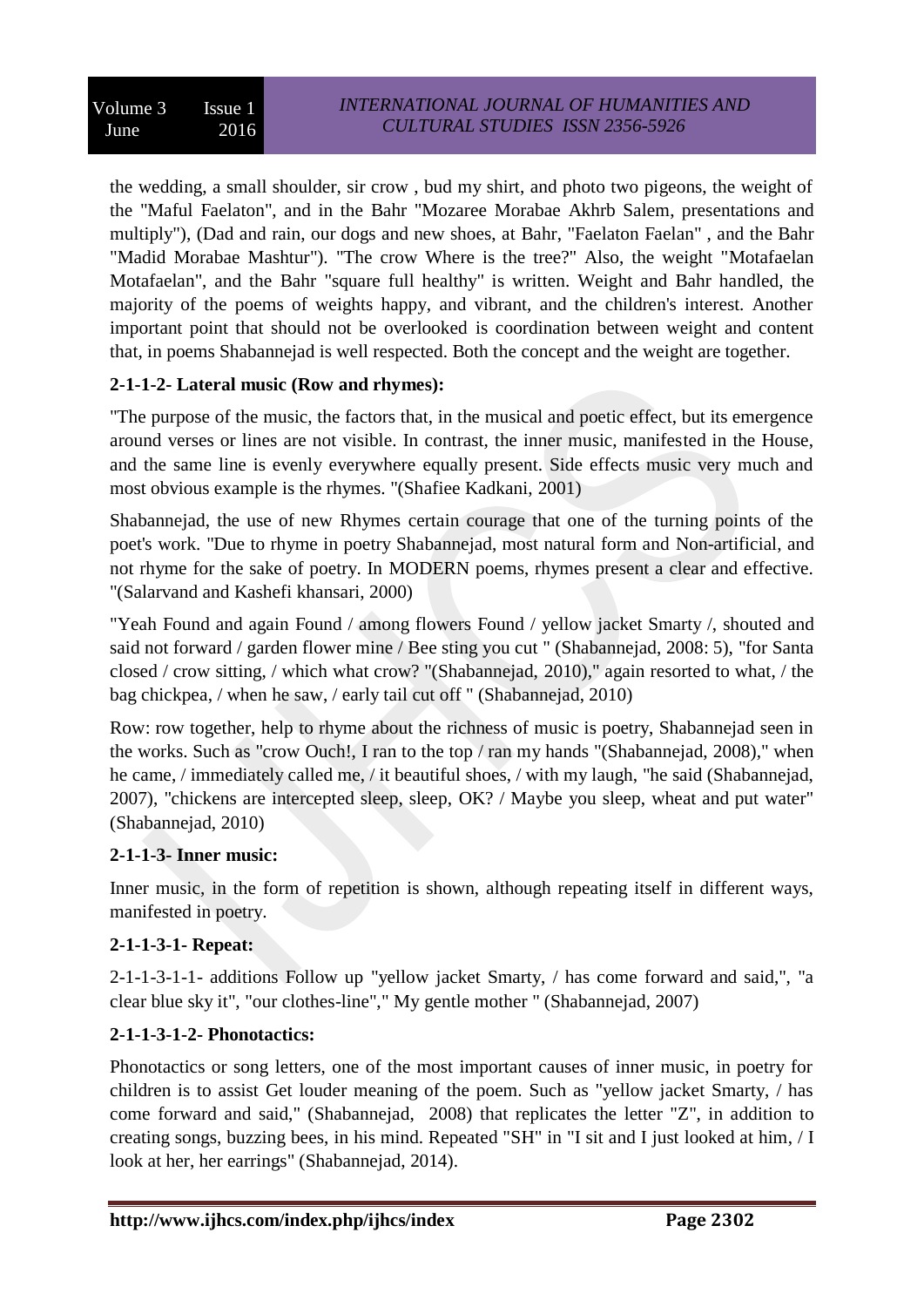# **2-1-1-3-1-3- Repeating the word:**

"Yes Found and again Found midst of the sea, / my hands and my feet, I went into the sea" (Shabannejad, 2008), "Smoke, smoke, Smoke, smoke, smoke What happened, "(Shabannejad, 2014), repeating aunt, Aunt poetry showed that, at all bits are repeated. Repeating the word sleep, the party's poem" sleep sees mom / bedroom, a guest bedroom what? "(Shabannejad, 2014)

# **2-1-1-3-1-4- Including repeat:**

Repeat such "ran", as in "I ran and ran, / to Our garden " (Shabannejad, 2008), repeat sentences "Yeah Found and again Found" in all poetry Found again. Repeating "Go", in "The Go Here example, / Go here is ours" (ibid: 18), repeating the phrase "all say, Happy", the poem wedding Moth (Shabannejad, 2014)

# **2-1-1-3-1-5- Repeat the name sounds:**

"clouds thundering chorus, de / account called" (ibid., 2008: 13), "knocking and knocking, and knocking arch, and knocking and arch / I ran out of the room "(ibid: 5)," Des dB, the sound comes / on the streets comes from "(ibid., 2014: 18)," comes the window, / veil, crimping ignored "( Shabannejad , 2010), "the voice of Qar and -Qar them long " (Shabannejad, 2014)

# **2-1-1-3-2- Pun:**

2-1-1-3-2-1- Pun line "ran and ran, early / receipts went to a river" (Shabannejad, 2007)

2-1-1-3-2-2- Waste pun between "Knock and arch", and the "arch-room", in "knocking and knocking and knocking arch, and knocking and arch / ran out of the room" ( the same, 2014: 5), "said plumage do not you / we jump in the sky", "Mom, needle and scissors soul know what it is?", "Mom says Crow's wedding / bride Where, among garden is "(Shabannejad, 2014)

## **2-1-1-3-2-3- incomplete pun:**

"Yeah Found, and again Found / Found here and there" (Shabannejad, 2008), "Jump down, jump up / wolf coming, so now" Shabannejad, 2014,), "Ethel and motels, a twin Two twin / aunt is, a bouquet" (Shabannejad, 2014)

2-1-1-3-2-4- Annotated pun: "You miss him very much, / the stars wink beat / eye happened to catch them / one left in my hands" (Shabannejad, 2014) **2.2 Lexical level:**

2.2.1 Use plain and clear language: the language of poetry for children, should be simple and subtle and psychological. If the poet can, with fluent communicate with the child, will create a lasting impression. To find a way into the world of children must speak their own language, which requires it, knowing it is correct and complete. "Shabannejad, while avoiding isolated compounds, the interpretation of words such as a sudden, immediate, so last night, accounts, he was happy, sad, hush, with patience, noisy, and there was ... that poetry is closer to spoken language, and he lands hard words adulthood, children are brought to the land of simple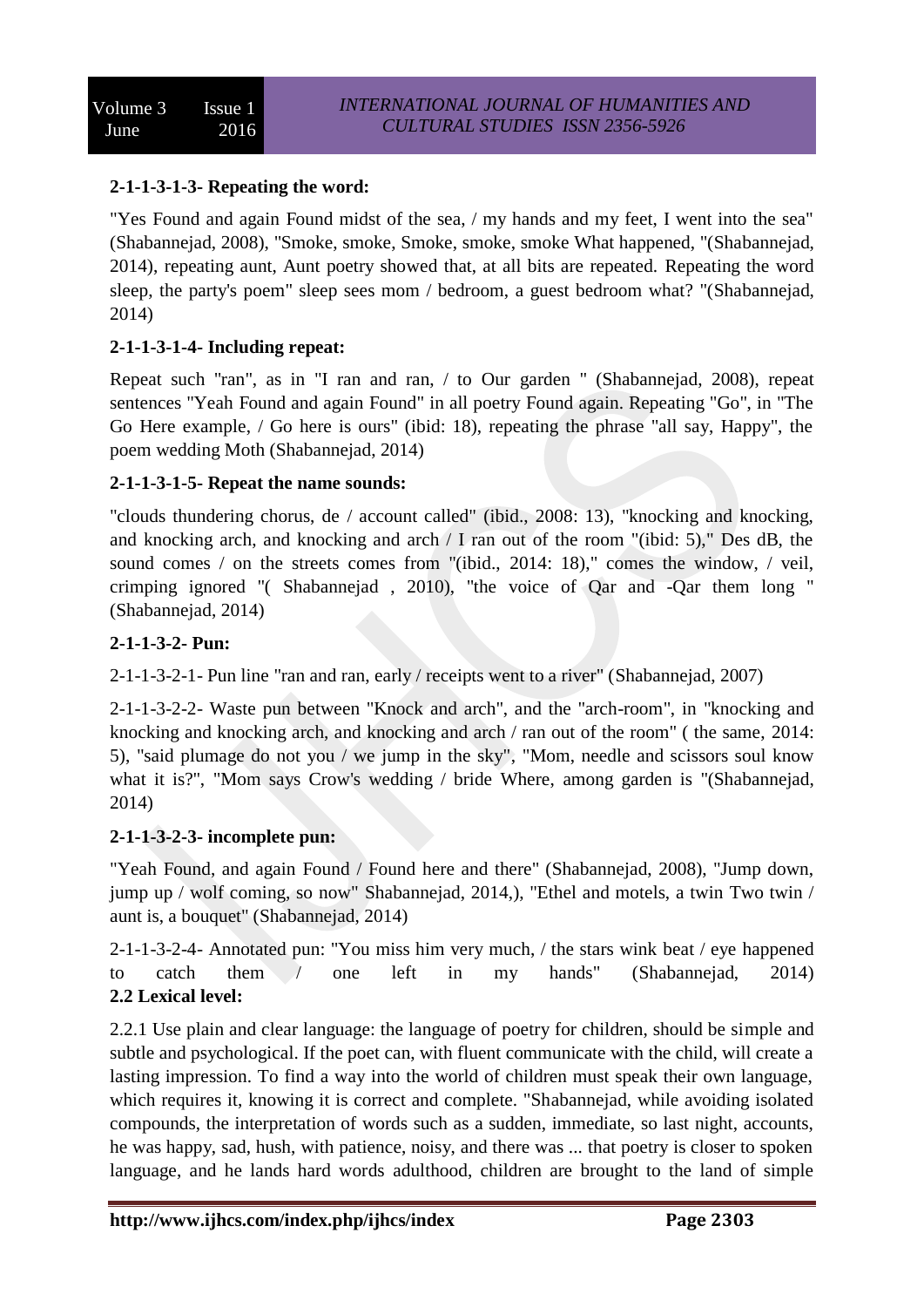words and mirror, the well-used. "(Salarvand, 2000)" his poems often with short sentences and simple verbs begin, and the audience a good start to the surf, on the streets, green gardens are interested in poetry. Simple verbs and short sentences, usually by the end of the poem continues. That is, short-circuit his poetry garden, in the child's mind as a memory mellitus closes. "(Salarvand, 2000). For example in the poem" Yeah Found, and again Found ", Shabannejad, with the same two sentences short and simple, his poetry has begun, and in the next sentence by saying" pre Dad Found ", with the word "Daddy", the intimate atmosphere of either compound. Next in line, with the sounds preposterous "knocking and knocking and arch", and repeat the More children space. In addition, by using the verses of short, concise sentences, repetitions using a weight do and happy, a beautiful poem created. The theme of the book is that knowledge of nature and animals, contributes to the problem, and has added to the charm of the book. Simplicity and fluency, is evident in all his works, and this makes the speed of the connection, and conveying to children.

# **2.2.2 Language Failure:**

2-2-2-1- use of old words, and language Complexity: all the lyrics Shabannejad, according to children's age group, much less find words difficult, and most words convenient, simple and Early understanding are, but in his poetry are words that, little is old and why, little guys have problems with it. Words such as "bundles", as in "He came and in his hand, / a tiny bundle" (Shabannejad, 2007), "kerchief", the "brush fabric, floral kerchief can be" (Shabannejad, 2010), "breathtaking", in "waiting for him? who is / are to be stubborn way" (Shabannejad, 2006), Downpipe, in the "which country? s native Downpipe" (Shabannejad, 2010), drip , the "dripping of the rain, / a face full of water" (Shabannejad, 2014) is possible, children are rarely heard.

# **2-2-2-2- using slang words:**

One characteristic style works Shabannejad, frequent use of colloquial and slang words that, in his works can be seen everywhere. The use of these words, simplicity and intimacy increase the effect, but on the other hand, because these works, often written for preschoolers and school age, some critics are wrong to use these phrases, such as children, the real form the word cannot be met, and given the enormous influence of poetry, may somehow have would be bad for kids. Words such as "among", "mine", "the woman", "scam", "my nest", "shit", "Hey", "the other side", "goal", "typical", "us", "party", "there", "me" and "I hugged him." "What", "Trickle ", " opened " "river", "wish", and so are the spoken words and slang. For example, "I ask of my life Mom / Dad tell me where is God? / Mom came to me, / God is the human heart" (Shabannejad, 2014)

# **2-2-2-3- Name, voice and nature sounds:**

Sounds like "thunder cloud, he / account called" (ibid., 2008: 13), "The laughter came / Wolf laughed" (Shabannejad, 2014), "growls growls frog shit. What are you-shit? "(Shabannejad, 2006)," the rain that was out of the way / Hey scales scales scales and the scales "(Shabannejad, 2008)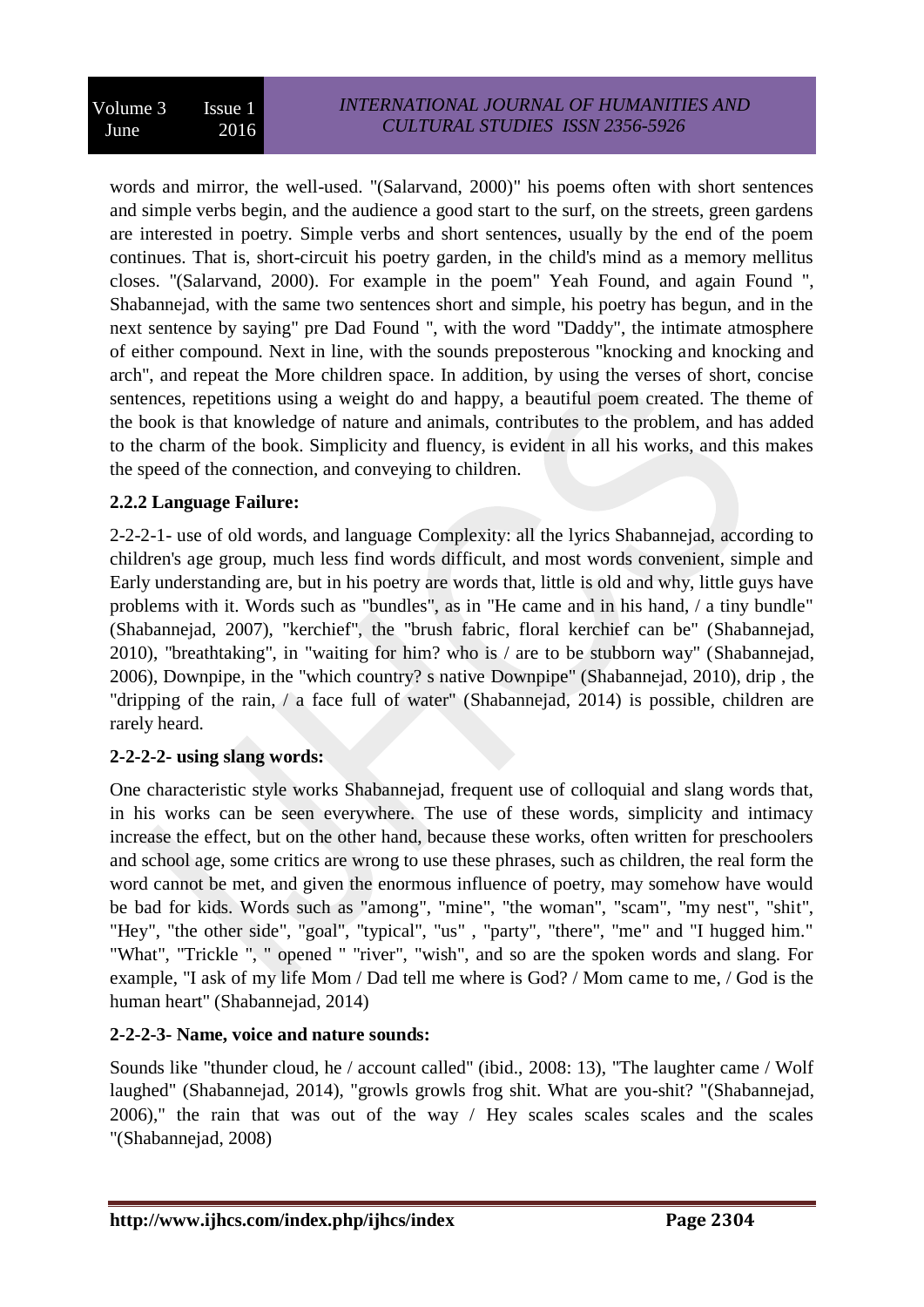2-2-2-4- No information and sounds preposterous, "Dimbol and Dimbol sound praises" (Shabannejad, 2014), "Atal Matal, a twin, two twins" (Shabannejad, 2014), "went up to the cat / told my wife up on us? "(Shabannejad, 2014)," Dar Dar Dar heard, / Where is Dad? To work "(ibid: 15)," Alston Wellstone, / I work, good work "(ibid, 2010: 9)

# **2.3 Intellectual level:**

Trees, flowers, plants, bees, crows, goats, birds, frogs, cats, mice, fish, poultry, dogs, butterflies, fruits, seasons, Mom, Dad, scarves, T-shirts, play, joy, wedding, gift and love the themes of poetry Shabannejad-day form. That the issues mixed with the language simple, and beautiful works have created intimate. Significant differences intellectual level, his work can be seen with the poetry of the past. His poems, poetry, teaching and admonishing other are not for children, but also a cheerful and rhythmic poem. In previous poems, whether directly or indirectly, intended poet only instructive, advice and training, but in poetry Shabannejad, attractive, happy, rhythmic and enjoy children, is very important. His poems plain and clear language, short lines, various iterations of animated animals, become cheerful and children's poems. Shabannejad poet who, the audience knows the child well and specific language it understands. Because age children learn and experience everything should be in the form of education that sees poetry, is correct and appropriate. His poet has tried various methods of communication with children to do good, to fulfill it. His characteristic style is to avoid redundancy and compliance brevity.

# **2.4 Literature level:**

2-4-1- Imagery: imagery in poetry majority of children, including simile, metaphor and are detected. The metaphor in poetry Shabannejad, has been used less.

# **2-4-1-1- Analogy:**

2-4-2-1-1-1- Described and detailed Morsel: "Again, as always, / sits in flowers" (ibid., 2006: 20), "just like anyone, / Crow gifts of wisdom" , "a star like a light, / like Jasmine flowers in garden" (Shabannejad, 2014)

2-4-2-1-1-2- dispatcher and succinct metaphor: "Our streets again, / like a sea" (Shabannejad, 2006), " She is pretty and cute crown / flower color Pomegranates " (Shabannejad, 2014)

# **2-4-2-1-1-3- likened emphatic and succinct:**

"This kind cock, / h is our father" (Shabannejad, 2006), "the good-shit that had I / rainbow My Wings "( Shabannejad, 2010)

2-4-1-2- Diagnosis lyrics Shabannejad, fish, poultry, dogs, crows, frogs, bees, goats, birds, flowers, clouds, wind, etc. all come to talk to, and beautiful world and dream take, for children are triggered. "He came forward June frog, / said that Go Here example" (Shabannejad, 2008), "bee wants the wedding of the Lamb, / God gave to anyone, her cheeks hurt" (Shabannejad, 2010), "Which cloud, / he who is out, / the tears dripping eyes, / the back of the canvas house "(Shabannejad, 2014)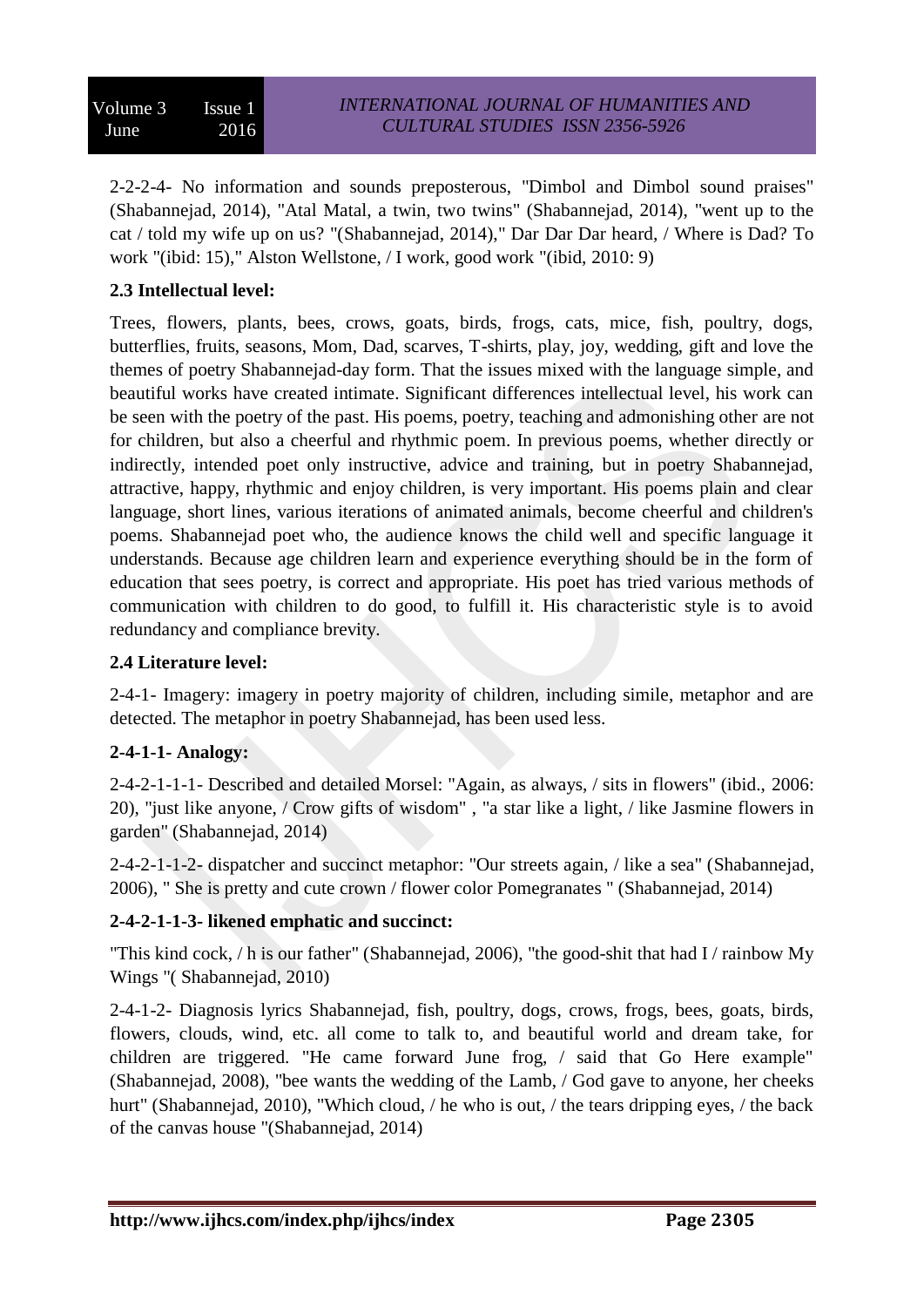# **2-4-2- Spiritual imagery:**

2-4-2-1- Symmetry: "Garden Flowers, mine / wasp sting can beat you" (Shabannejad, 2008), "Where is the tea with Sugar bowl?", "Wolves that tickles his / Wolf laughed "( Shabannejad, 2014)," open by lunchtime, / what's my dad's "," flock says I will not Shepherd " , "when coming to nest, / There is no water, and knows" (Shabannejad, 2007).

2-4-2-1-1- Fit, "said you do not have wings, / In the sky we Napier" (Shabannejad, 2008), "He's what? Sewing "," was clean everywhere "(Shabannejad, 2014)

2-4-3- conflict: "I lost my feet, / I went into the sea" (Shabannejad, 2010), "does work night and day" (Shabannejad, 2014), "around the corner, near the city / large and small can be "( Shabannejad, 2014)," Shepherd hands and his legs like a servant "(ibid: 13)," crow's hearts, white, / but his wings, black "(Shabannejad, 2006)

## 2.5 Poems form:

Most of the poems Afsaneh Shabannejad, in the form of free MODERN, (such as cloud poetry book came out and the wind came), and buckshot (such as poetry books did not crow in his blood, and Dad and rain) are. But there are poems, written in Masnavi. (Like yeah I found and re-found), he, by applying this template and create a beautiful poem, has shown that although the form of the Masnavi, not today's widely used in poetry, can be used with this format also, wonderfully poetic and childish the anthem.

## **3. Comparisons and conclusions**

As can be seen, written by two poets, beginning and end of children's poetry, the way we looked at several aspects. In this comparison we try, most of the poems used that in the field are not young children. Now to compare the styles of these two poets, in different social era in Iran, at the beginning and the beginning of children's poetry and perfection of the lyrics, explains.

# 3.1 Level Language:

3-1-1- dominant weight used, the poetry of the poets, the weight of the children are happy and vibrant. Whatever the constitutional period is coming ahead basis weight and use less elongated vowels that these changes add lyrics to more children. But even in the most Iraj poems, like poetry Alimardan Khan, who is one of the first children's poems, written in the era of constitutionalism, childish and short weight is used. Shabannejad the weight poems, poet, and a representative of the contemporary children's poetry, often composed of two base that, the interests and needs of the child is needed.

3-1-2- Music aside: the use of the rhymes in poetry. We discuss poets, both have taken advantage of the rhymes in their poems. Rhymes used, the poetry of the poets, are more or less appropriate. In addition, the two of them, to complete the music of poetry, the rows have used in his compositions.

3.1.3 Inner music: a kind of musical poetry by the pun, and duplicate is created. In all the poems in question, and repeated the pun, is widely used. However, methods are slightly different. For example, in the poem by Iraj repetitions, repetitions are not rhythmic burst. Like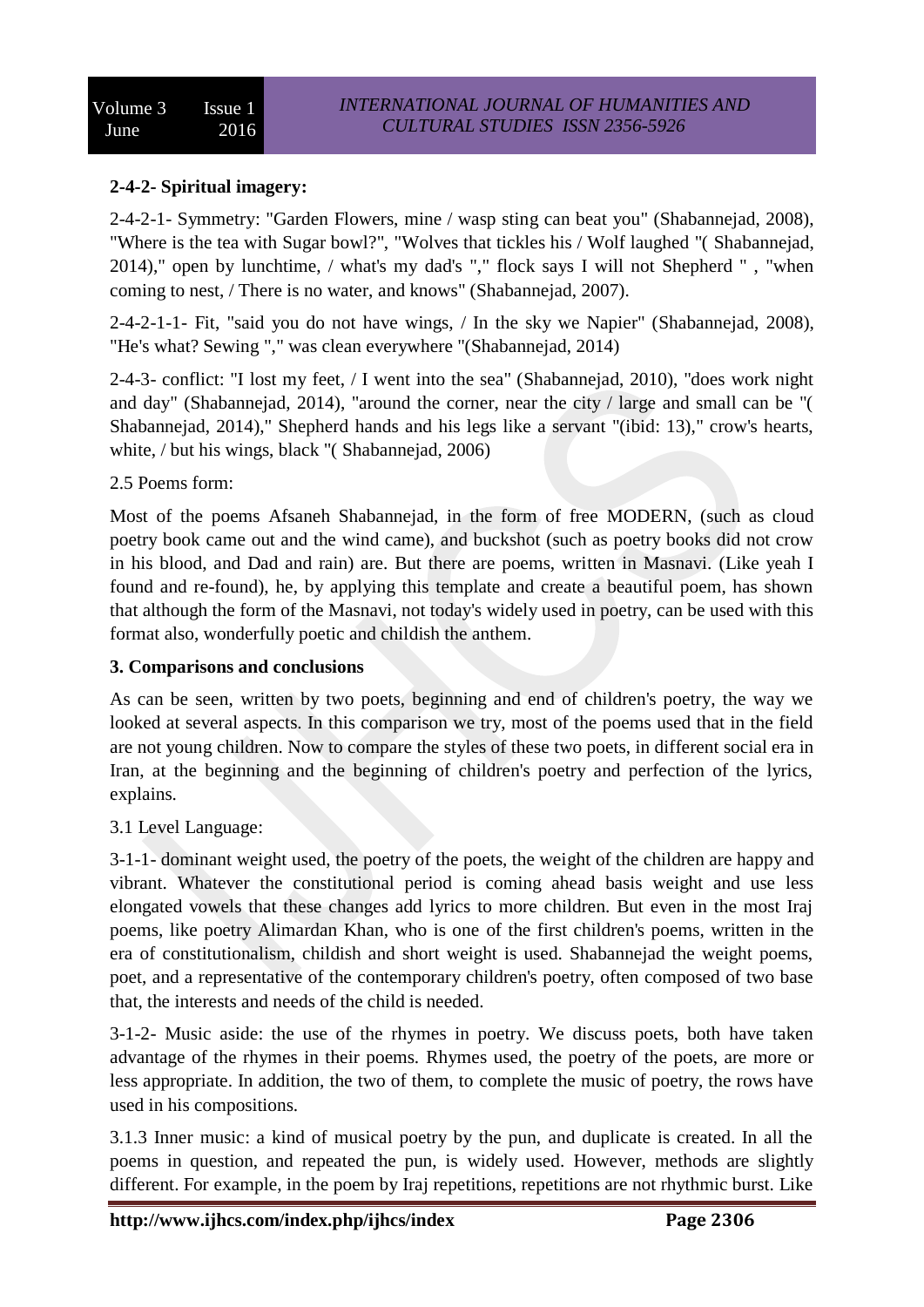this verse of him, "Wherever the sparrow nest / Baby Sparrow out early" (Court Iraj Mirza, Haeri, 1987), though in another verse, she repeated the word "no", adding lyrics to music . "No father, no mother convinced him / teacher, not God, not lackeys" (ibid.). Lyrics Shabannejad, repeat, are no more, and the full text of repeating a phrase is used. The use of puns in two poets, known and widely applied. Shabannejad repetitions in poetry, for obvious than Iraj Mirza poems, lyrics are more melodious.

# **3.2 Lexical level:**

Lexical level, including the use of plain language, the sounds of nature and childish nonsense, not to use hard words and old words are vulgar. Poet Iraj Mirza, flowing language, but the language is still heavy in itself, and in its archaic vocabulary and heavy that, for today's children do not understand it, many can be seen. In their words, showing nobility and class differences in the abundance of his poems. Such as "Allah", "thick" and "handyman". I. lyrics, the sounds of nature, no information and folk grained unused. Shabannejad in poetry, the language used is very fluid and smooth. No hard words, and vice versa Iraj poems, many popular words and phrases used.

6-3 thought Level: perhaps the form of difference between this period, the difference in level is thought that the result of cultural differences and social conditions of society. Poet Iraj Mirza, training mode, and for obvious kids, the advice. On the contrary, he Shabannejad poetry, has come out completely from being strangled, and more to entertainment and rhythm, where attention has been paid to children, to education. Iraj poetic themes, as mentioned, with the exception of authoritarian and patriarchal advice, a beacon of freedom and fight tyranny and freedom, and independence-seeking. Now that threads poetry, the poems Shabannejad more about every day is a simple place, simple, hearty and enjoyable for children. Although common themes such as homeland, mother, family, reading books, poems both in common. But each one is different diction, and for its own. For example, one of the famous poems mother Iraj Mirza, from his poem, "Chu said my birth mother / breast into the mouth of a learned / night on my cradle, / wake and sleep sessions taught / entity smile on my lips, / the flower bud burst learn, / one letter and two letters on my tongue, / and say the words learned, / My hand was seized and feet, / to learn to walk, / so my existence, of his existence, / so am and well, you got it "(ibid: 8) and a poem by Afsaneh Shabannejad, about motherhood is this:" Mom was not at home soul, / I sweep my house, / was clean everywhere, / sweeping up I know, / when my mom came, / say well done to my daughter, / I'll be tomorrow, buy a good gift, / My gentle mother, / does work dawn to dusk, / who should outro, / Give a gift good "(Shabannejad, 2014: 30). Without any explanation, the difference in level two is clear thinking.

Another important point on the intellectual level, the two days of discussion, the difference between boys and girls. Iraj lyrics, even the name is not taken from the word girl, and the girl not recognized. But the poems Shabannejad, all heroes and main characters are girls.

# **3.2 Literature level:**

Which consists of imagery, imagery and spiritual. It is interesting imagery in the poetry of these poets, the analogy does not exceed diagnosis, although different similes, for example, in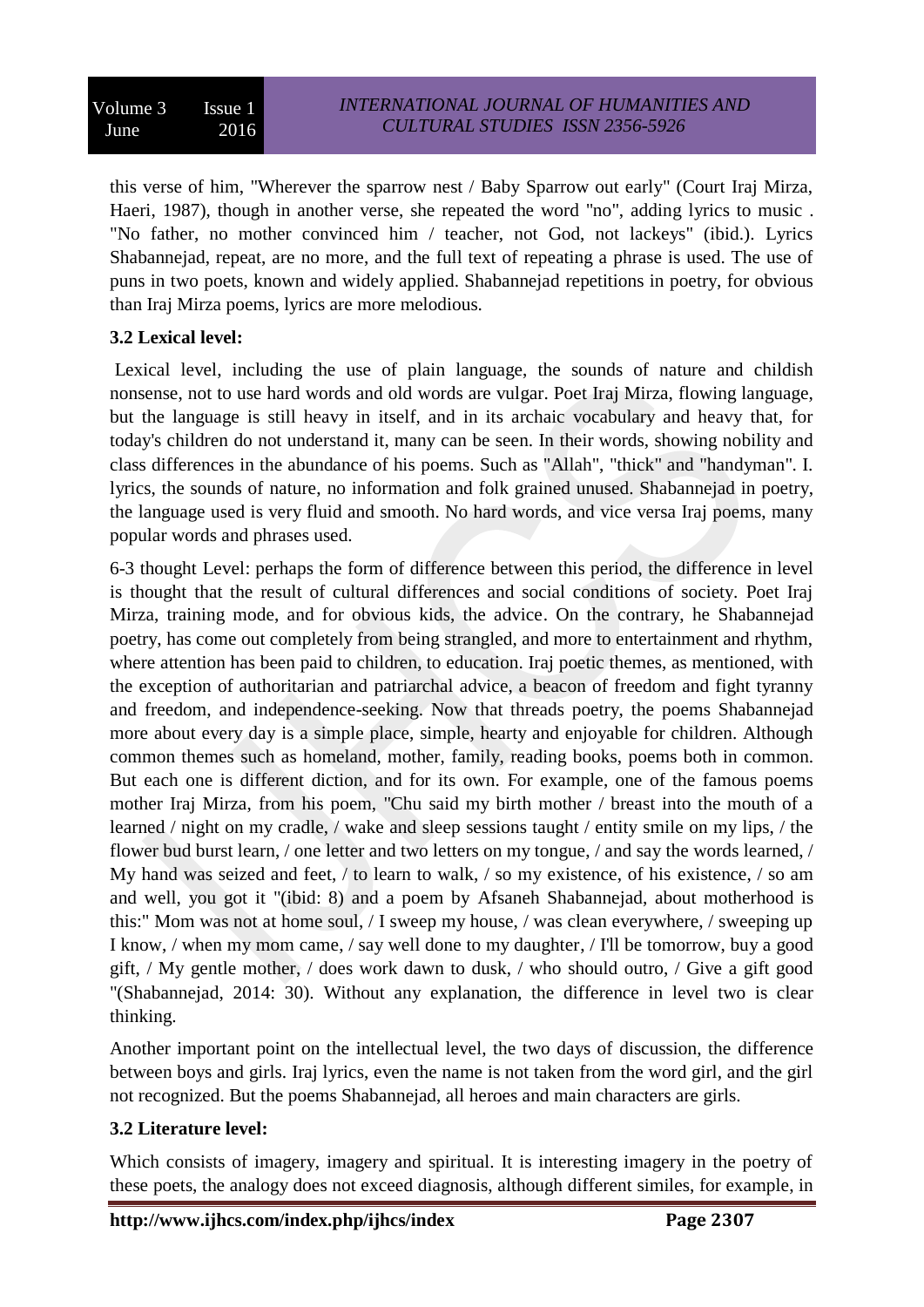the poem Alimardan Khan, poet, Alimardan to "cream the flowers gone" down simile that, simile is heavy and obsolete. And an example of simile in poetry Shabannejad: "A star like a Pasture, / like flowers Jasmine in garden" (Shabannejad, 2014) Of course, likened, in poems Shabannejad is low, and there-is the dominant form but she diagnostic industry, is widely used. In terms of rhetorical also in the poetry both Symmetry, proportion and contrast, be seen.

# **3.5 Poems form:**

Iraj poetry, Masnavi is the dominant format. Although other forms, such as sonnets and pieces, has used in his poems. But the closer you come, use the form below, and for children under the Masnavi said, though still not zero. The poems Shabannejad, templates, mostly freeform and MODERN, and are buckshot. It is interesting that he has used in his poems of the Masnavi, but it's Masnavi by Iraj Masnavi, the Earth and the sky is different. An example of Masnavi Iraj: "the property of the old and new world, / I have a son, Khosrow, / though her age four, / an indication that the child is awake." (Iraj Mirza Haeri, 1987) and an example of Masnavi Shabannejad "yellow jacket Smarty, / has come forward and said, / flower garden is mine, / The bee does not sting you " (Shabannejad, 2014)